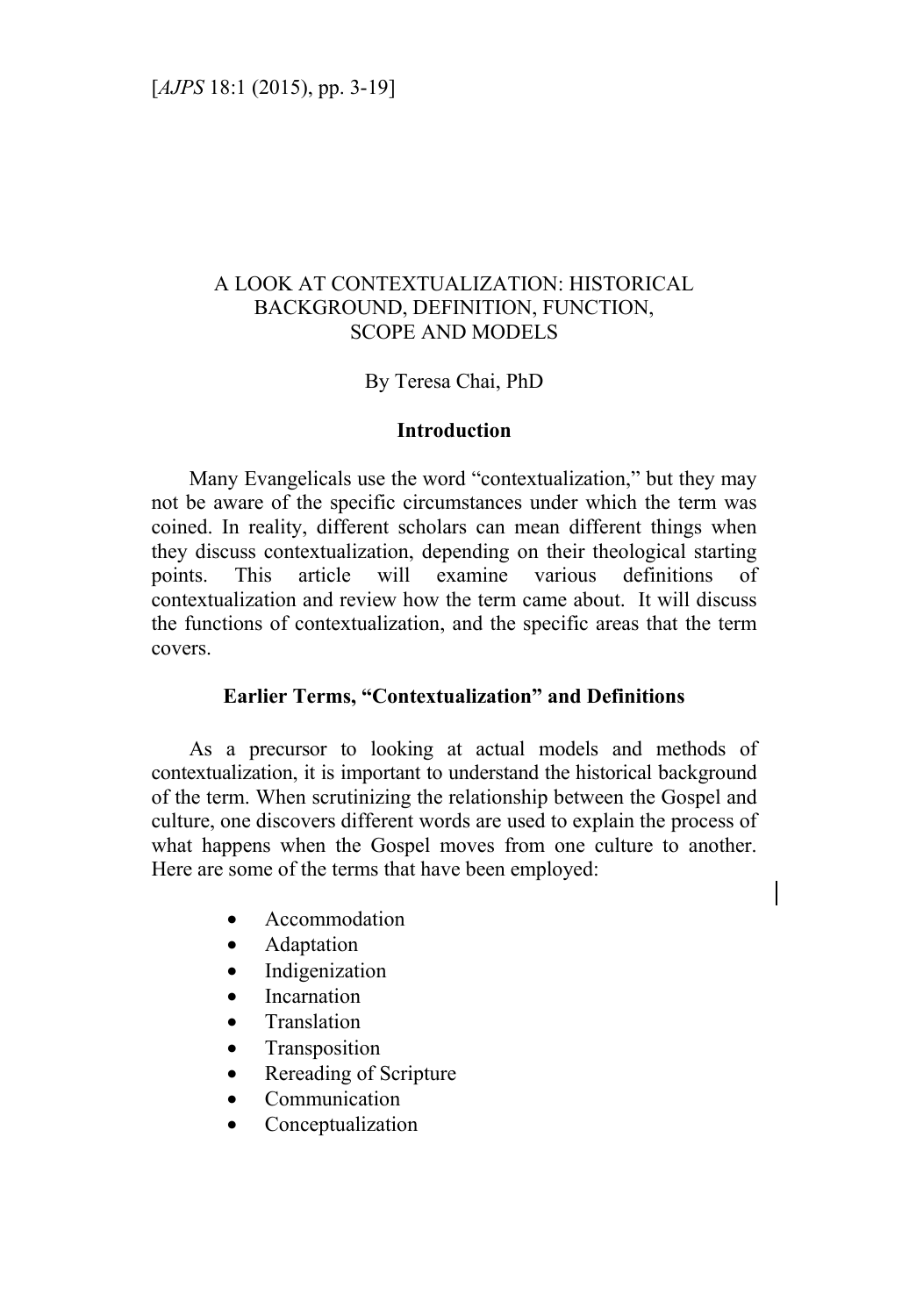- 4 *A Look at Contextualization: Historical Background, Definition, Function, Scope and Models*
	- Incarnation
	- Inculturation<sup>1</sup>

Harvie Conn notes that there is a progression of terms and ideas starting with "indigenous church" proceeding to "indigenization" and finally to "contextualization. He raises the question as to whether these new terms solve any of the old problems.<sup>2</sup>

Hesselgrave and Rommen used the term *contextualization* in its expanded understanding of context and culture. It was their opinion that "A new word was needed to denote the ways in which we adjust messages to cultural contexts and go about the doing of theology itself $"3$ 

When discussing contextualization, it is assumed that people in the discussion agree as to the meaning of the term. However, there are several different ways of understanding contextualization and each definition is tied to theological presuppositions. Actually, the term "contextualization" was introduced in specific historical circumstances within the World Council of Churches (WCC) and was only later taken up by Evangelicals and used in a different way.

Here are some definitions of contextualization used by Evangelicals:

- Contextualization is an effort to express the never changing Word of God in ever-changing modes for relevance. According to Bruce Fleming, "Since the Gospel message is inspired but the mode of its expression is not, contextualization of the modes of expression is not only right but necessary."<sup>4</sup>
- According to Von Allmen, contextualization is new terminology developed to "express the fact that the situation of theology in a process of self-adaptation to a new or changing context is the same in Europe as in Asia or in Africa."

<sup>&</sup>lt;sup>1</sup>Dean Flemming, *Contextualization in the New Testament: Patterns for Theology and Mission* (Downers Grove, IL: InterVarsity Press, 2005), 18; David Hesselgrave and Edward Rommen, *Contextualization: Meanings, Methods and Models* (Pasadena, CA: William Carey Library, 1989), ix.

Harvie Conn, *Readings in Dynamic Indigeneity,* ed. Charles H. Kraft and Tom N. Wisley (Pasadena, CA: William Carey Library, 1979), xvi. 3

Hesselgrave and Rommen, *Contextualization*, 28.

<sup>4</sup> Bruce C.E. Fleming, *Contextualization of Theology: An Evangelical Assessment* (Pasadena, CA: William Carey Library, 1980), 62.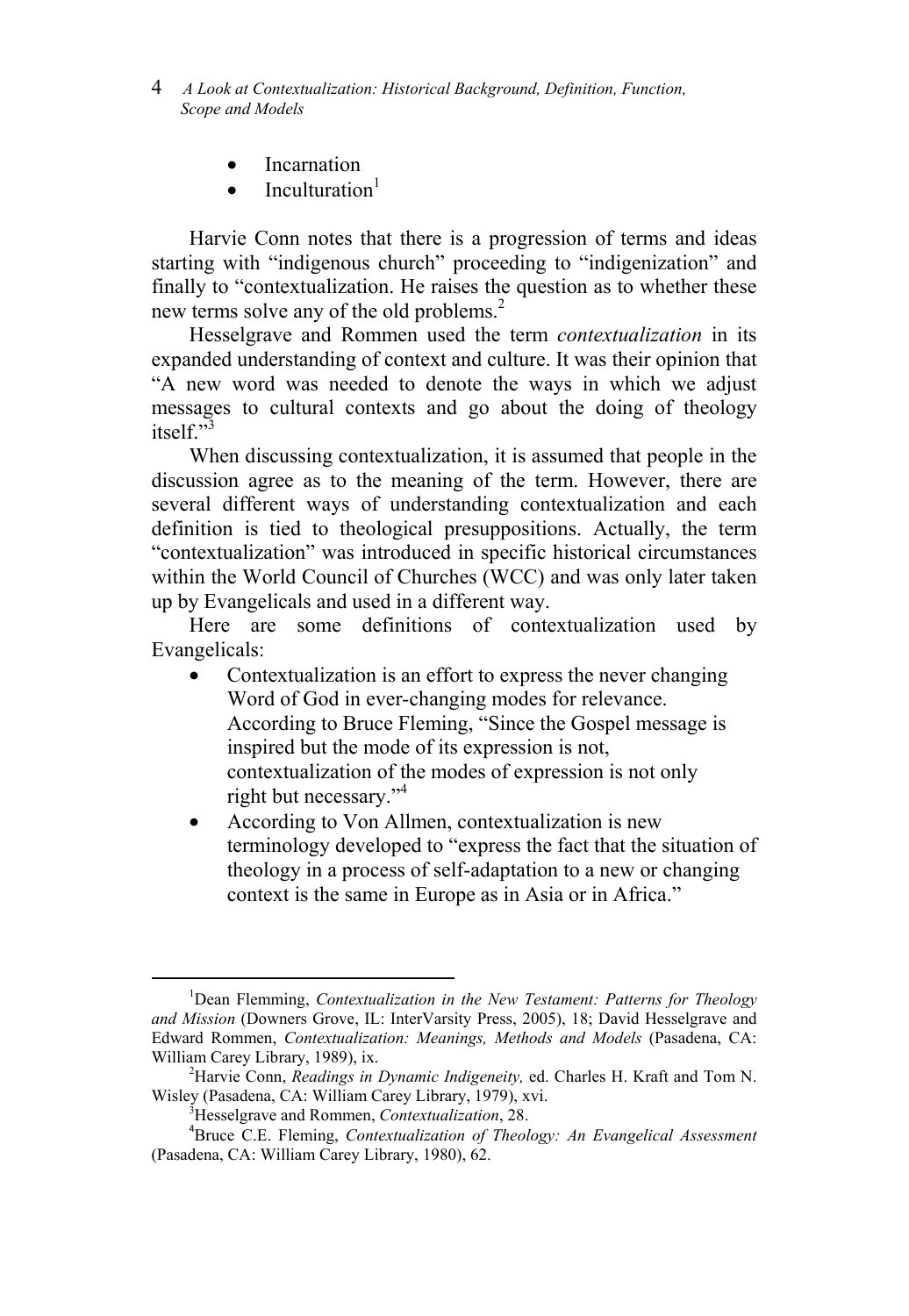Therefore he adds, "The problem of the birth of theology in a new context remains unchanged."5

- Taber uses indigenization, accommodation, and contextualization as synonyms and defines these terms as "a process, sometimes intentional and sometimes unintentional, by which a message which is initially alien takes on a shape more congenial to the total receptor context."<sup>6</sup> On the one hand, his view of good indigenization is that which makes the message intelligible in terms of receptor categories of thought and imagery and relevant to the existential concerns of the receptor people and sharpens the focus of the Gospel. Bad indigenization on the other hand "blunts and emasculates the Gospel by denying or concealing those parts of the Gospel which contradict basic cultural values or by focusing on nonessential or illegitimate issues."<sup>7</sup>
- Bruce J. Nicolls defines contextualization as " . . . the translation of the unchanging content of the Gospel of the kingdom into verbal form meaningful to the peoples in their separate culture and within their particular existential situations."<sup>8</sup>

Although all these definitions have different nuances, the main point of each one is the description of how to express the message of the Gospel, supreme over all cultures, in new cultural contexts. It is the process that makes the message intelligible in the thought of the receptor people. Hesselgrave and Rommen argue that contextualization is a necessity. Their thesis rests on the following premise: if the Gospel is to be understood, then contextualization must be true to the full message of the Bible and related to the cultural, linguistic and religious background of the listeners.<sup>9</sup>

The concept of contextualization raises three concerns for missions. The first concern is that missionaries tend to introduce their cultural heritage as an integral part of the Gospel. Thus missionaries

<sup>5</sup> Daniel Von Allmen, *The Birth of Theology,* in *Readings in Dynamic Indigeneity,*  ed. Charles H. Kraft and Tom N. Wisley (Pasadena, CA: William Carey Library, 1979), 325-348.

<sup>6</sup> Charles R. Taber, "The Limits of Indigenization in Theology," in *Readings in Dynamic Indigeneity,* ed. Charles H. Kraft and Tom N. Wisley (Pasadena, CA: William Carey Library, 1979), 372-399.

<sup>7</sup> Ibid.

<sup>8</sup> Hesselgrave and Rommen, *Contextualization*, 33. <sup>9</sup>Ibid., xi.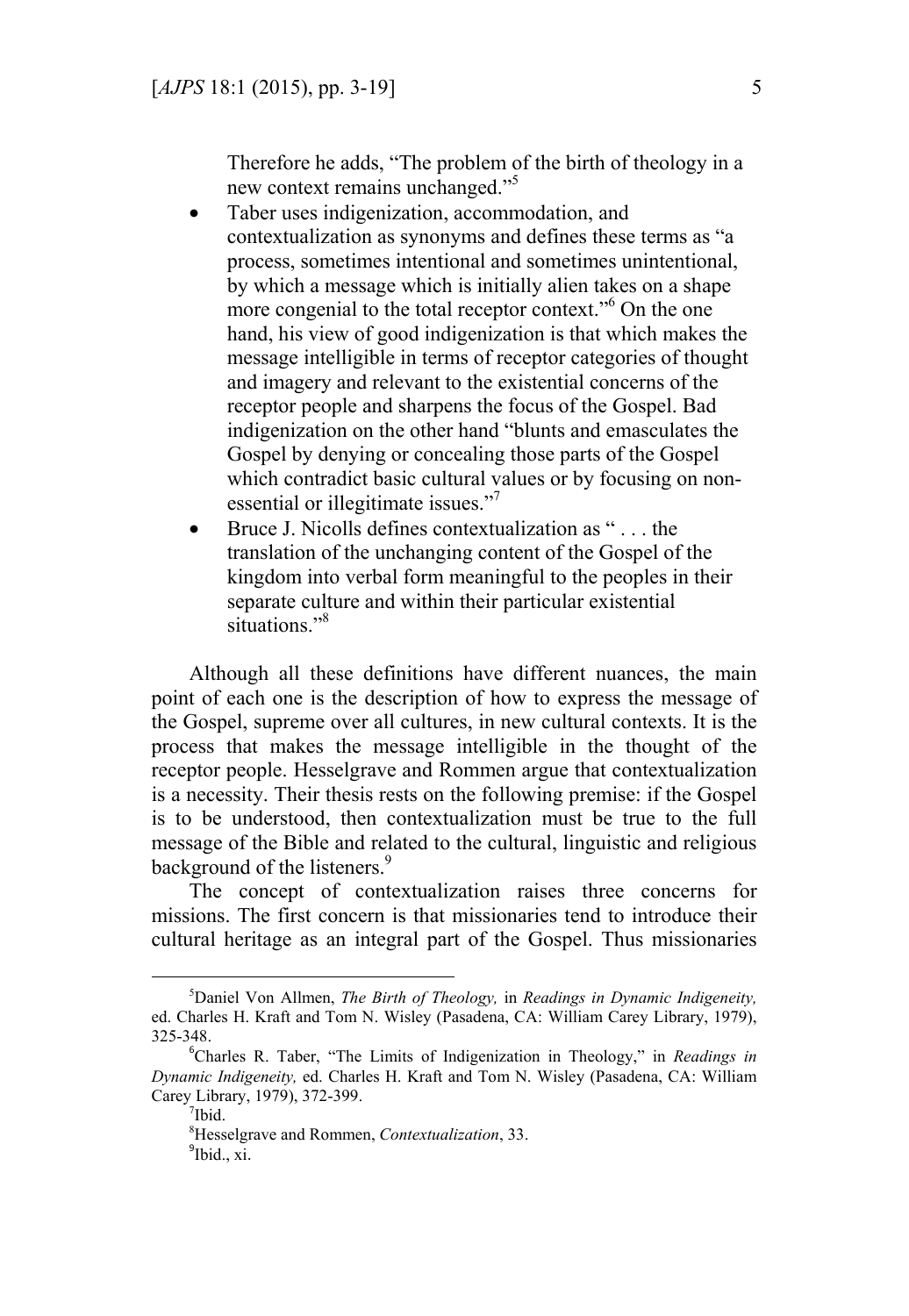should *decontextualize* the message of the Gospel from their own cultural background. The second concern is the necessity of putting the Gospel into the new context so that the Gospel and the resulting church will not seem foreign in its new setting. The third concern is that converts may include elements of their culture, which alters or eliminates aspects of the Gospel, upon which the integrity of the Gospel depends.<sup>10</sup>

## **Development of the Term Contextualization**

Just before 1900, the "Three-Self" approach to church maturity was developed to help national churches become independent from their foreign sponsoring churches. This was primarily attributed to the work of Henry Venn, John Nevius, Rufus Anderson and Roland Allen. However, theology was still largely imported from the spiritual parents, the foreign missionaries, and it was foreign in application as well as in structure.<sup>11</sup> There were few local theological works, primarily because writing was not the primary means of communication for nationals. Fleming notes that there was a sense of need for something deeper, but that most people only knew the imported Christianity of the missionaries. The pursuit of something deeper in the 1970s was in two areas: evangelism, that is, how to reach the unsaved in their own countries; and, the ethical dilemma of Christian honesty in corrupt societies. Thus, "Various practical areas that need to become nationalized or ethnicized, have been discerned within these two major emphases."<sup>12</sup> The suggestions for these areas included: modes of worship, hymnody, prayer, the Bible, evangelistic terms, preaching style and theology.<sup>1</sup>

The term "contextualization" was first mentioned in the publication *Ministry in Context: The Third Mandate Programme of the Theological Education Fund (1970-1977)*. 14 The Theological Education Fund (TEF) was launched by the International Missionary Council  $(IMC)$  at its Ghana meeting in 1957-58.<sup>15</sup> The TEF was a funding agency that related to the WCC. The purpose of this agency was to evaluate requests for funding according to how contextualized they

<sup>&</sup>lt;sup>10</sup>Hesselgrave and Rommen, *Contextualization*, 1.<sup>11</sup>Flemming, 2-3.

 $12$ Ibid., 3.

 $13$ Ibid.

<sup>&</sup>lt;sup>14</sup>Hesselgrave and Rommen, *Contextualization*, 28.<br><sup>15</sup>Ibid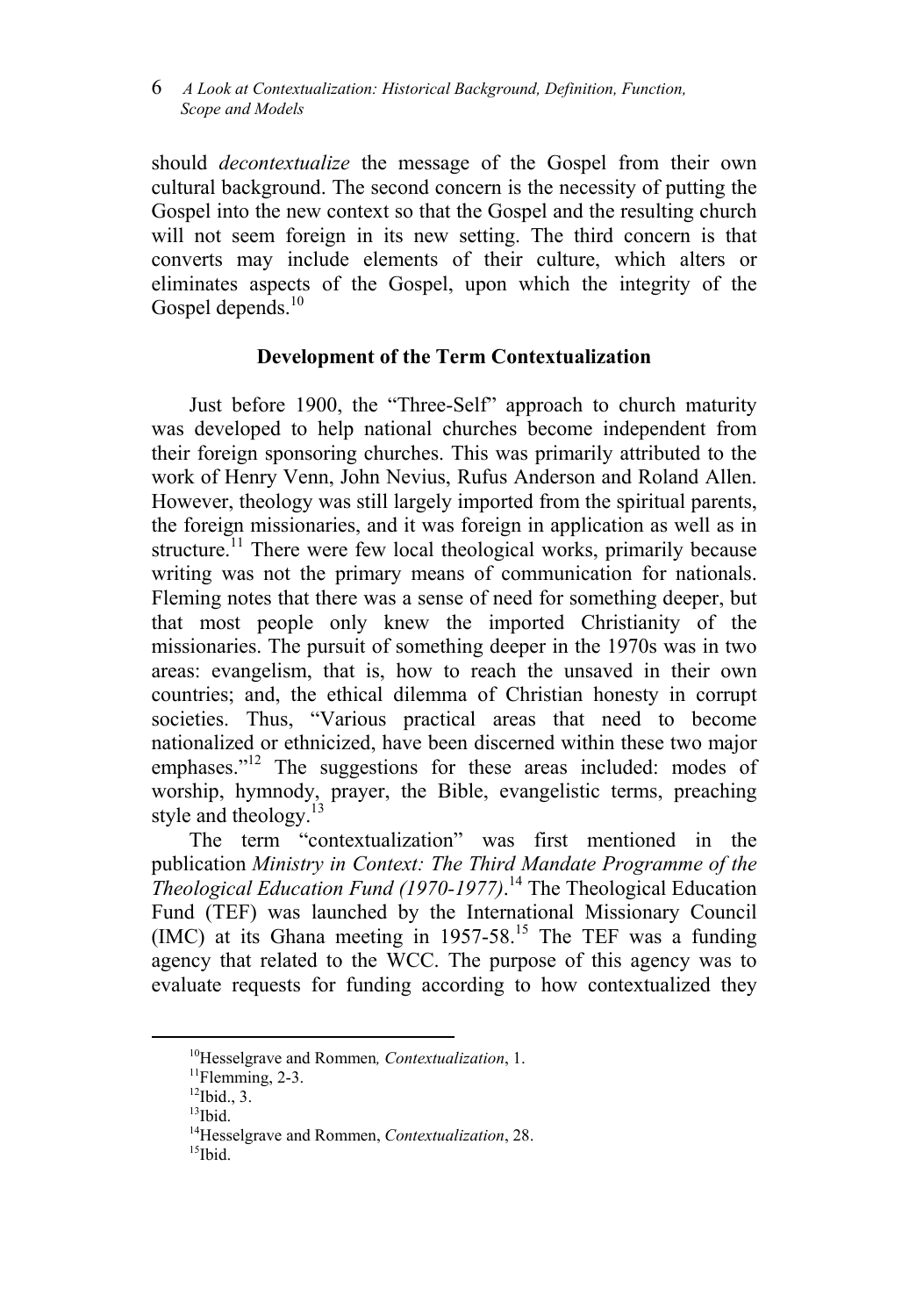were in four areas: missiology, theological application, educational methods, and educational structure.<sup>16</sup> In 1961, in New Delhi, the IMC joined the WCC and became the Division of World Mission and Evangelism  $(DWME)$ .<sup>17</sup> The commission worked on reforming the training of national Christians for the Christian ministry. They worked within the context that the Gospel should be expressed and ministry undertaken in response to widespread crisis of faith, and issues of social and human development. There should be a dialectic between local cultural and religion situations with a universal technological civilization<sup>18</sup>

The situation involved more than just dissatisfaction with traditional theological models.<sup>19</sup> In fact, the context of the work of TEF within WCC was with issues related to the unity, authority and relevance of Scripture.<sup>20</sup> There were two key WCC meetings in 1971 where questions were raised as to whether or not Scripture could be the starting point for theology. The new idea was that the experiential realm of thought and action should serve as the basis for theological work. With this in mind, "The distance between the biblical text and the modern interpreter is to be overcome dynamically by allowing the Bible to pose questions which the interpreter must answer in accordance with his understanding of the biblical witness and of the ways in which God is working today."<sup>21</sup>

Hesselgrave and Rommen see the originators of the term as finding "a new point of departure and a new approach to theologizing and to theological education: namely, praxis or involvement in the struggle for justice within the existential situation in which men and women find themselves today. $^{222}$  This went beyond the notions of indigenization proposed by Venn and Anderson that defined an autonomous church, or the Roman Catholic view of accommodation by Louis Luzbetak that had to do with the church adjusting its theology in mission to fit the local culture.<sup>23</sup> The TEF saw indigenization as communicating the gospel and fitting it to culture. They saw contextualization as utilizing patterns of indigenization but wrestling with the new influences on

<sup>&</sup>lt;sup>16</sup>Fleming, xi.

<sup>&</sup>lt;sup>17</sup>Hesselgrave and Rommen, *Contextualization*, 28.<br><sup>18</sup>Ibid., 29.

<sup>&</sup>lt;sup>19</sup>Hesselgrave and Rommen, *Contextualization*, 29; Fleming, 4. <sup>20</sup>Hesselgrave and Rommen, *Contextualization*, 29. <sup>21</sup>Ibid. 31.

 $^{22}$ Ibid., 32.

 $^{23}$ Ibid.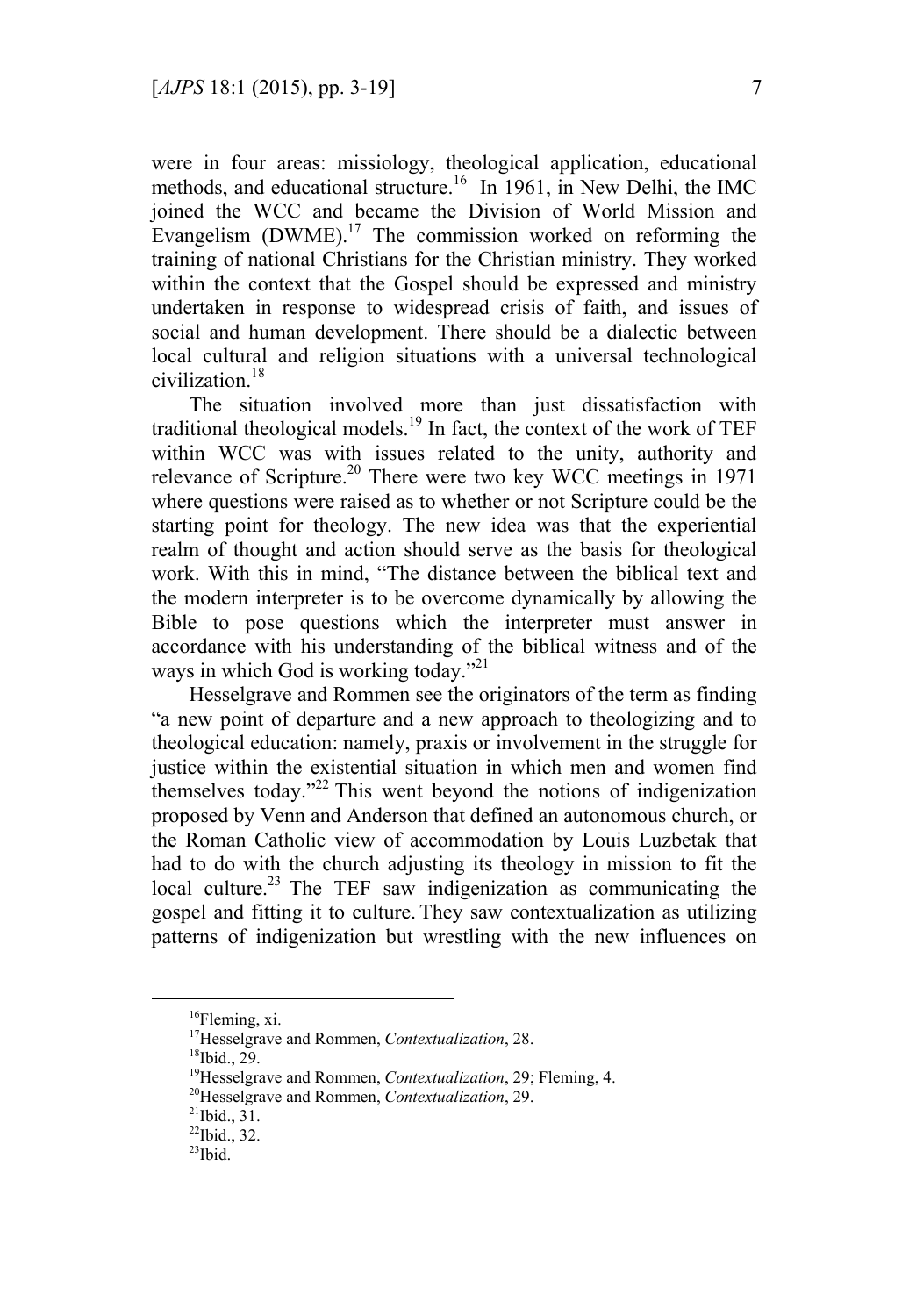culture.24 Indigenization was seen as a narrower historical concept that dealt with static traditional patterns and religions.<sup>25</sup> Contextualization was to press beyond these and to deal with contemporary life and deepseated cultural patterns as well as cultural overlays such as postmodernity, humanism and any other new trends.<sup>26</sup> Thus, in the TEF view, both technical and popular contex-tualization become part of the content. An analysis of the situation is used to support radical theologies and ideologies.<sup>27</sup> It was a type of situational theology and ethics. The process of contextualization, in the WCC view, was to take the Bible and dogmatic theology viewed through the higher-critical lens of modern confessional grids. Then, to subject it to a dialectical process of interaction weighted with socio-political analysis. Thus the thesis was dogmatic theology, the antithesis was the context informed by these other sources such as radical and neo-orthodox hermeneutic influenced theology.<sup>28</sup> In a nutshell, it was a liberal approach that put the Bible in second place to the conditions surrounding the propagation of the Gospel.

As such, Evangelicals reacted to the theological agenda within the WCC that shaped the views and practices of contextualization. In the late 1970s James O. Buswell III and Bruce Fleming both opposed the WCC meanings of contextualization, proposing and using different terms. However, their suggestions for other terms as more appropriate for Evangelicals were not picked up.<sup>29</sup> Harvie Conn criticized Evangelicals for confining contextualization to matters related to the effective communication of the gospel to peoples of other cultures while ignoring their own culture-boundedness. He argued that they needed to wrestle with their relationship between the biblical text and their own cultural context. He suggested the term "conscientization," meaning that Scripture is allowed to judge the enculturated interpretations and lifestyles. Another term for this process is  $decontextualization<sup>30</sup>$ 

Following the debate, the Evangelical world began to stake out its own ground on issues regarding the Gospel and Culture. Fleming notes that the TEF view of indigenization was the Gospel responding to

 $^{24}$ Fleming, 52.

<sup>&</sup>lt;sup>25</sup>Ibid., 53.

 $26$ Ibid.

 $27$ Ibid.

 $^{28}$ Ibid., 58-59.<br><sup>29</sup>Hesselgrave and Rommen, *Contextualization*, 33.

<sup>&</sup>lt;sup>30</sup>Hesselgrave and Rommen, *Contextualization*, 34.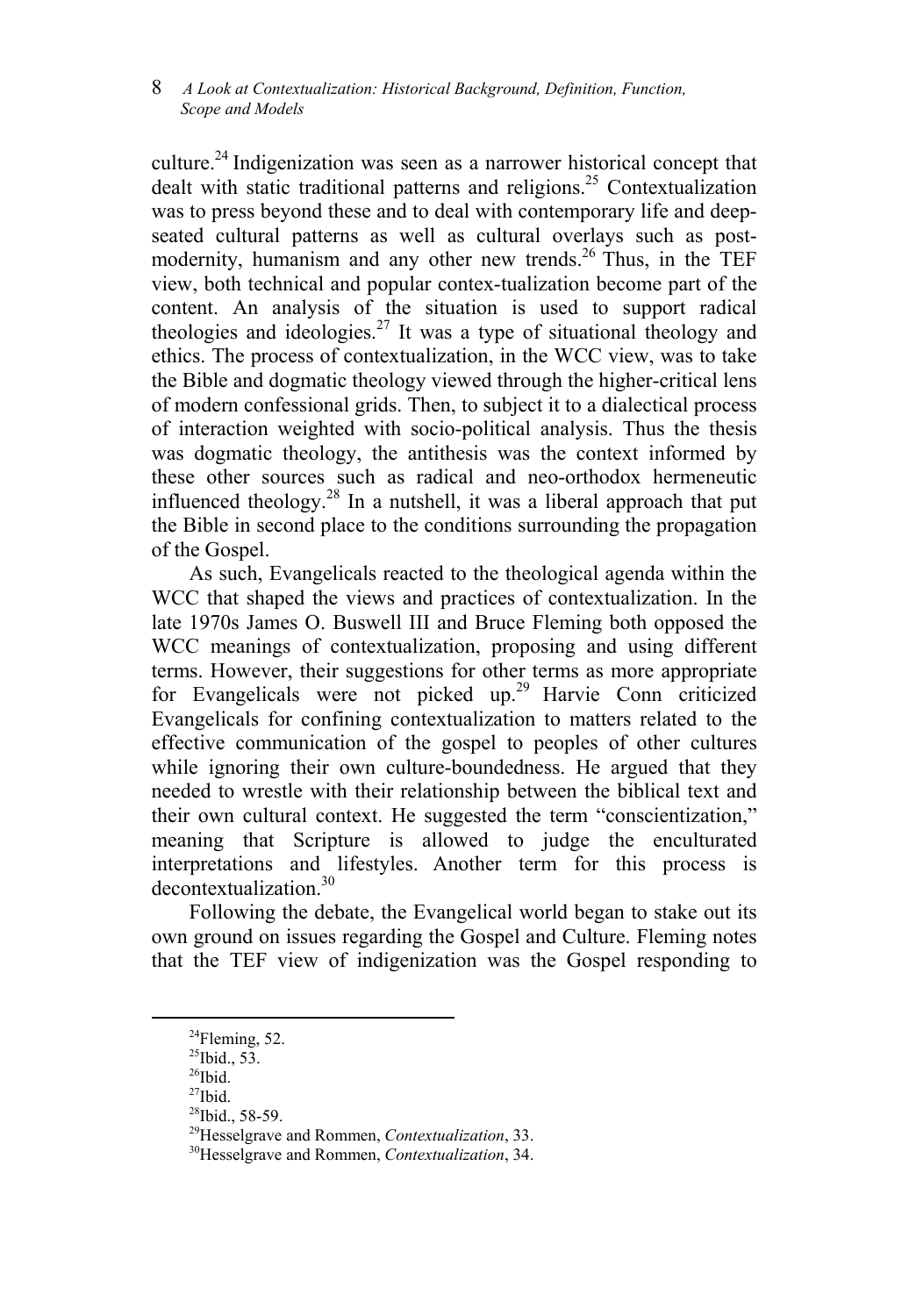traditional culture.<sup>31</sup> However, Evangelicals saw Indigenization as "putting the Gospel into" and not "responding to" culture.<sup>32</sup> In Fleming's view the TEF failed to distinguish content from form, and thus allowed culture and context to manipulate the text.<sup>33</sup> So at the 1975 meeting of the Evangelical Foreign Missions Association (EFMA) contextualization and indigenization were given the same meaning. According to those at this meeting, there were two categories to contextualize or indigenize: correct theology and application to current situations.<sup>34</sup> There was a big difference from the TEF view, because in their understanding, true contextualized theology did not need applying.<sup>35</sup> This reversed the emphasis back to the Bible being above anything else.

Thus Fleming suggested context-indigenization as the term for Evangelicals to use.<sup>36</sup> He describes the process in six steps:

- 1. Begin with the inerrant authoritative Word of God,
- 2. Use historic-grammatical exegesis,
- 3. Develop biblical theology from the Old and New Testaments,
- 4. Derive systematic theology from Step 3,
- 5. Cultivate specialized theologies such as theology of mission,
- 6. Formulate material on mission principles and practices. $37$

## **Functionality and Scope of Contextualization to Models of Contextualization**

This section expounds on the functionality and scope of contextualization leading to different models of it. Darrell Whiteman has suggested three major functions of contextualization. He captures the method and perspective of the challenge of relating the Gospel to culture. First, it is to communicate the Gospel in word and deed, establishing the church in ways that make sense to people within their local cultural context, as well as presenting Christianity in such a way that it meets people's deepest needs and penetrates their worldview, thus allowing them to follow Christ and remain within their own culture. Second, the Gospel offends. When the Gospel is presented in

- 32Ibid., 66.
- $33$ Ibid.
- $34$ Ibid., 53.  $35$ <sup>35</sup>Ibid.
- $36$ Ibid.

 $31$ Fleming, 61.

<sup>37</sup>Ibid., 59.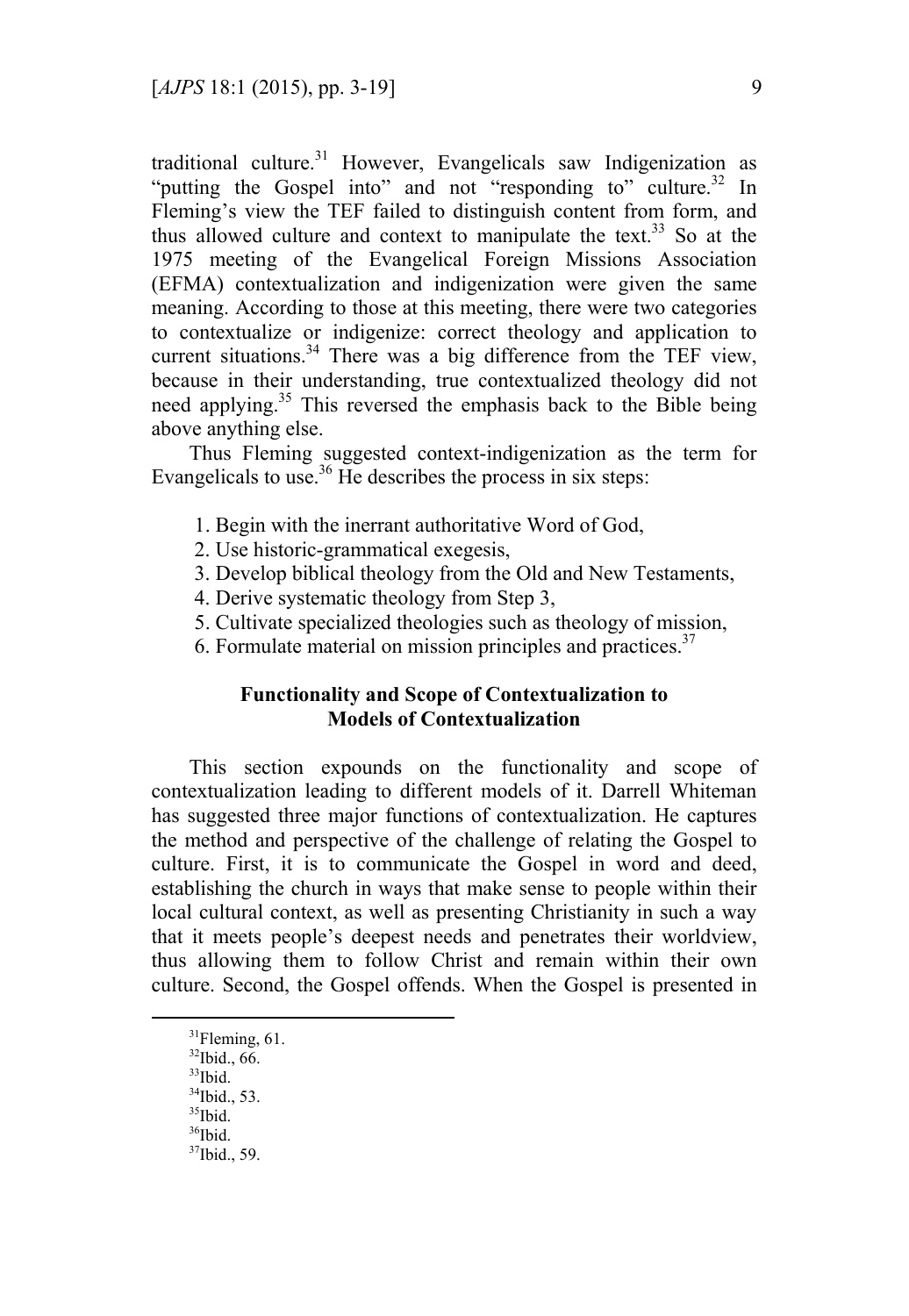word and deed, and the fellowship of believers called the church is organized in appropriate cultural patterns, people will more likely be confronted with the offense of the Gospel, exposing sinfulness, the tendency toward evil, oppressive structures and behavior patterns within their culture. Thirdly, it is to develop contextualized expressions of the Gospel that expand the understanding of the kingdom of God for the universal church. $38$ 

Fleming says, "The gospel must be recognizable to people within their cultural matrices."39 In Bible translations, translators use dynamic equivalence in the languages they work in. The late Eugene Nida, a translation consultant for the United Bible Societies, believed that "dynamic equivalence translation meant the closest natural equivalence to the source language message."40 So, the scope of contextualization is to search for dynamic equivalence in all the areas of church life such as creative ministries.41 Harvey Talman argues for a minimum of seven critical areas to work on in contextualization: Bible translation, language, evangelism, church planting, worship, music, theology and leadership training.<sup>42</sup> With the function and scope of contextualization mapped out, the following are some models of contextualization.

# Model # 1 Authentic/Relevant Contextualization by Hesselgrave and Rommen

Hesselgrave and Rommen defined Christian contextualization as,

. . . The attempt to communicate the message of the person, works, Word and will of God in a way that is faithful to God's revelation . . . and that is meaningful to respondents in their respective cultural and existential contexts. It is both verbal and nonverbal and has to do with theologizing, Bible translation, interpretation and application, incarnational lifestyle, evangelism, Christian instruction, church planting and growth, church organization, worship style etc. The notion of authenticity deals with God's revelation. It means to be

 <sup>38</sup>Darrell L. Whiteman*,* "Contextualization: The theory, the gap, the challenge," *International Bulletin of Missionary Research* 21, no. 1 (1997): 2-7.

 $\mathrm{^{39}F}$ leming, 64.

<sup>&</sup>lt;sup>40</sup>Hesselgrave and Rommen, *Contextualization*, 62.<br><sup>41</sup>Fleming, 64.

<sup>42</sup>Harvey Talman, "Comprehensive Contextualization," *International Journal of Frontier Missions* 21, no. 1 (2004): 6.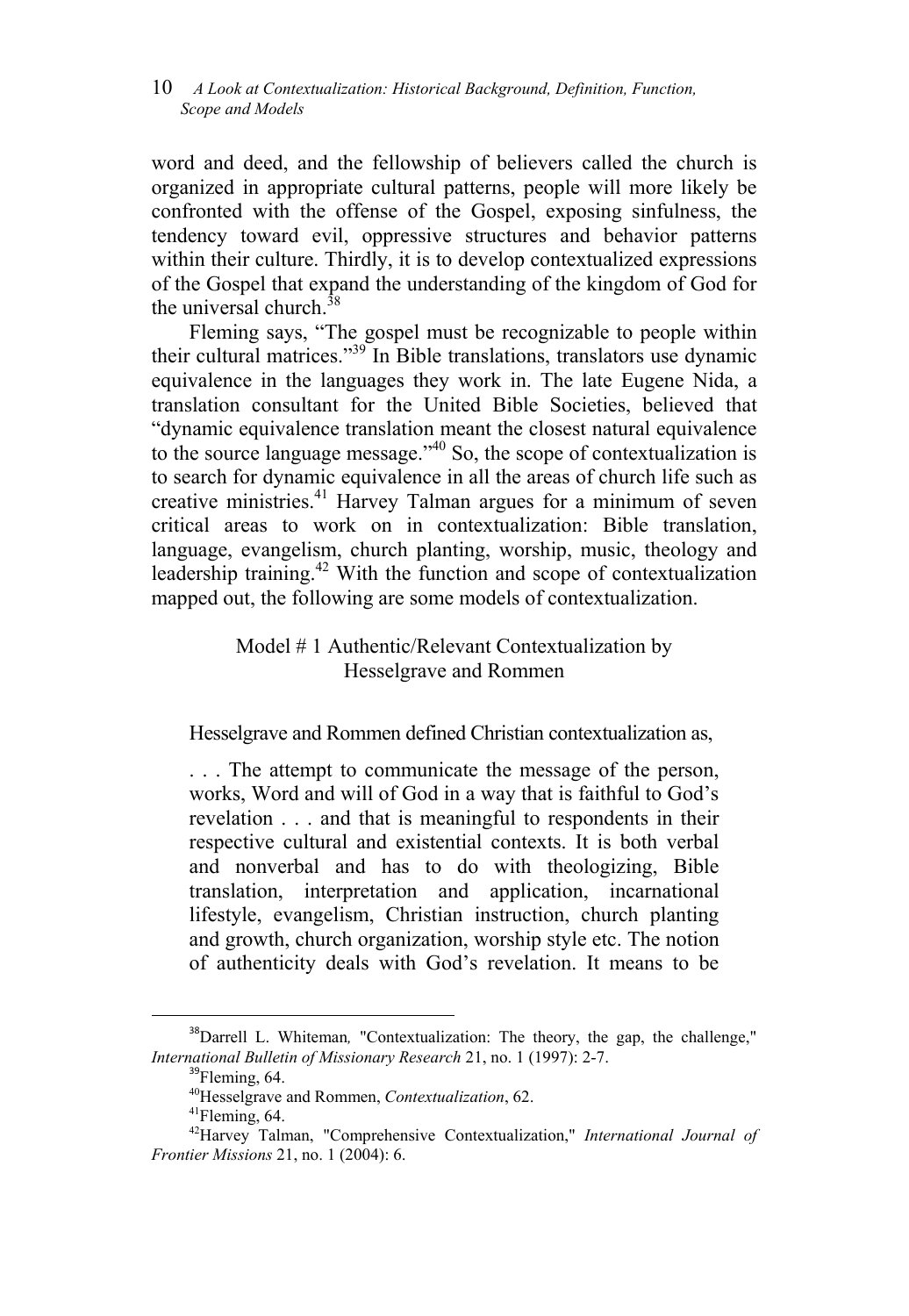faithful to the authority and content of the will of God as revealed in creation, conscience and Scripture. Authenticity itself does not assure us that the message will be meaningful and persuasive to our respondents.<sup>43</sup>

This refers to authenticity. Relevance also speaks of effectiveness. It is communication that grows out of understanding the respondents in their particular context and the work of the Holy Spirit in both messengers and recipients.

The Hesselgrave-Rommen model of contextualization involves two major tasks:

## *Task 1: Interpretation and Decontextualization (Revelation, Interpretation, Application)*

1. The first element is the process of interpretation and decontextualization which begins with God's revelation of His truth in language. The Spirit has used human authors who in turn have to use linguistic symbols to convey the meaning of that revelation and produce a text.

From the interpreter's vantage point, it must be recognized that the range of possible interpretations, which legitimately can be ascribed to the text, is limited. Clues to that range of meaning are provided by the generally accepted use of the linguistic symbols at that time (latitude of correctness), by the author's particular use of linguistic conventions, and by the original audience's response, that is, the publicly observable aspect of language of which the author was certainly aware. These factors do not themselves generate meaning. However, they do indicate and limit the specific meaning assigned to the text by the author. $44$ 

- 2. The second element is the recipient's interpretation of the intended meaning. The perceived meaning is affected by the recipient's own culture and the culture of biblical times.<sup>45</sup>
- 3. The third element involves two possible options. In the first choice, the recipient forms the possible implications of his or her understanding of the biblical text for the culture in which it is to be lived out. In the second choice, the recipient may

<sup>&</sup>lt;sup>43</sup>Hesselgrave and Rommen, *Contextualization*, 199.<br><sup>44</sup>Hesselgrave and Rommen, *Contextualization*, 201.<br><sup>45</sup>Ibid., 202.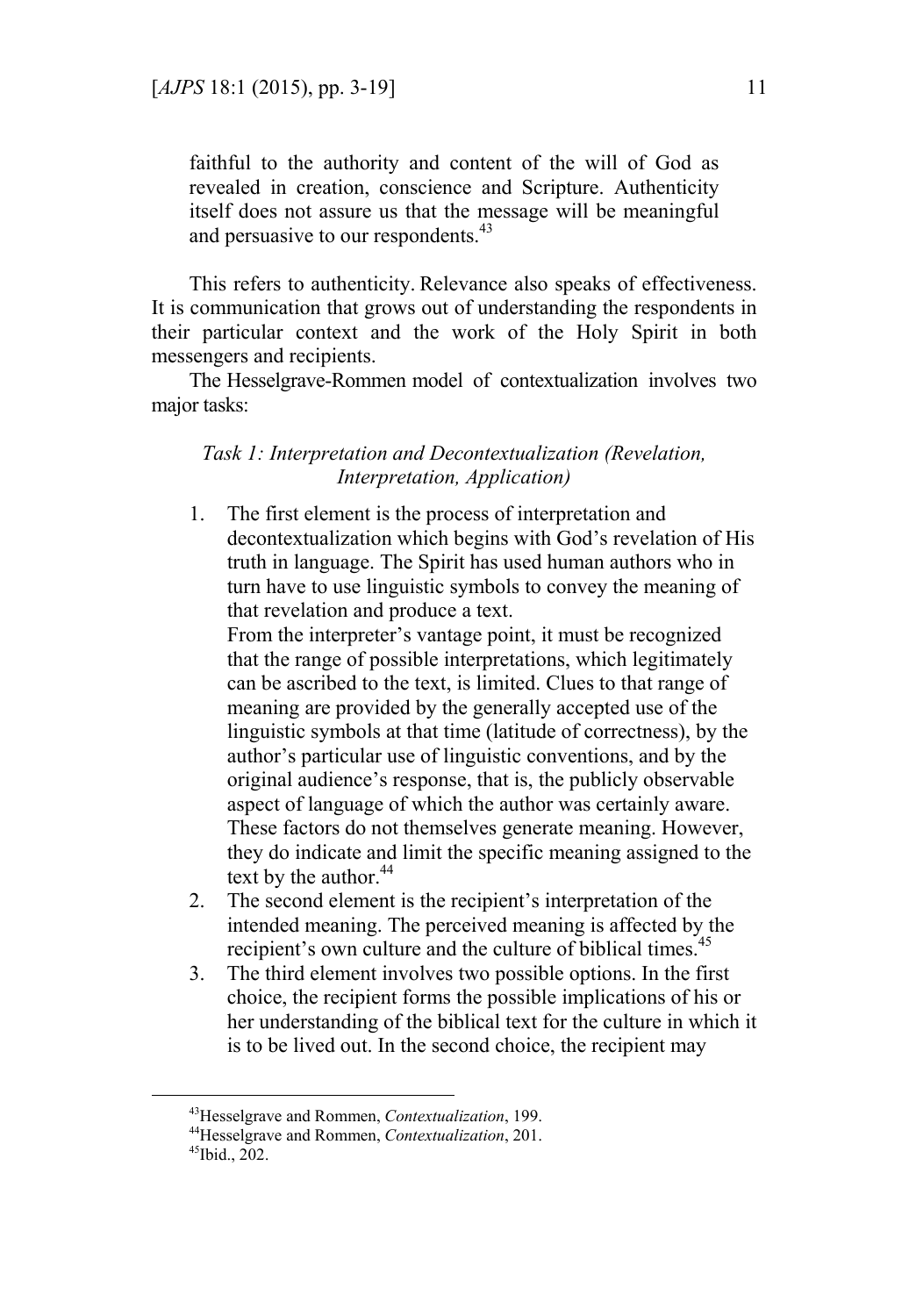> decide whether or not to accept the validity of the text's implication, or to superimpose another meaning. "If he rejects the claims of the text, the continuity of meaning is broken, and he loses touch with the truth embodied in the text. An acceptable contextualization is rendered impossible.<sup>346</sup> If the recipient accepts the claims of the text, he or she will apply its meaning to his or her own sociocultural environment. This does not mean the biblical content becomes true, but rather because it is true and, if properly understood, it can be applied to specific contexts in an ever changing, multicultural world. The recipient may now distinguish between culture-bound aspects of the Christian message that are open to modification from revelatory content that has non-negotiable supracultural validity.<sup>47</sup>

# *Task 2: Contextualize Message to Communicate Effectively to the Target Audience*

The Hesselgrave-Rommen model of contextualization shows seven dimensions used to effectively communicate with the target audience. This model involves taking the results of Task one, which are the supracultural elements of the message, and applying them to:

- 1. Worldviews-ways of viewing the world
- 2. Cognitive processes-ways of thinking
- 3. Linguistic forms-way of expressing ideas
- 4. Behavioral patterns-ways of acting
- 5. Communication media-ways of channeling the message
- 6. Social structures-ways of interacting
- 7. Motivational sources-ways of deciding.<sup>48</sup>

Model #2 Critical Contextualization by Hiebert

This model proposed by the late Paul Hiebert, professor at Fuller Seminary and Trinity Evangelical Divinity School, strikes a balance between a view of culture that is either too ethnocentric and one that is overtly pluralistic leading to a cultural relativity with no absolute truth. Hiebert recommends that people in one culture should seek to

<sup>&</sup>lt;sup>46</sup>Ibid.

 $47$ Ibid.

<sup>48</sup>Ibid., 203.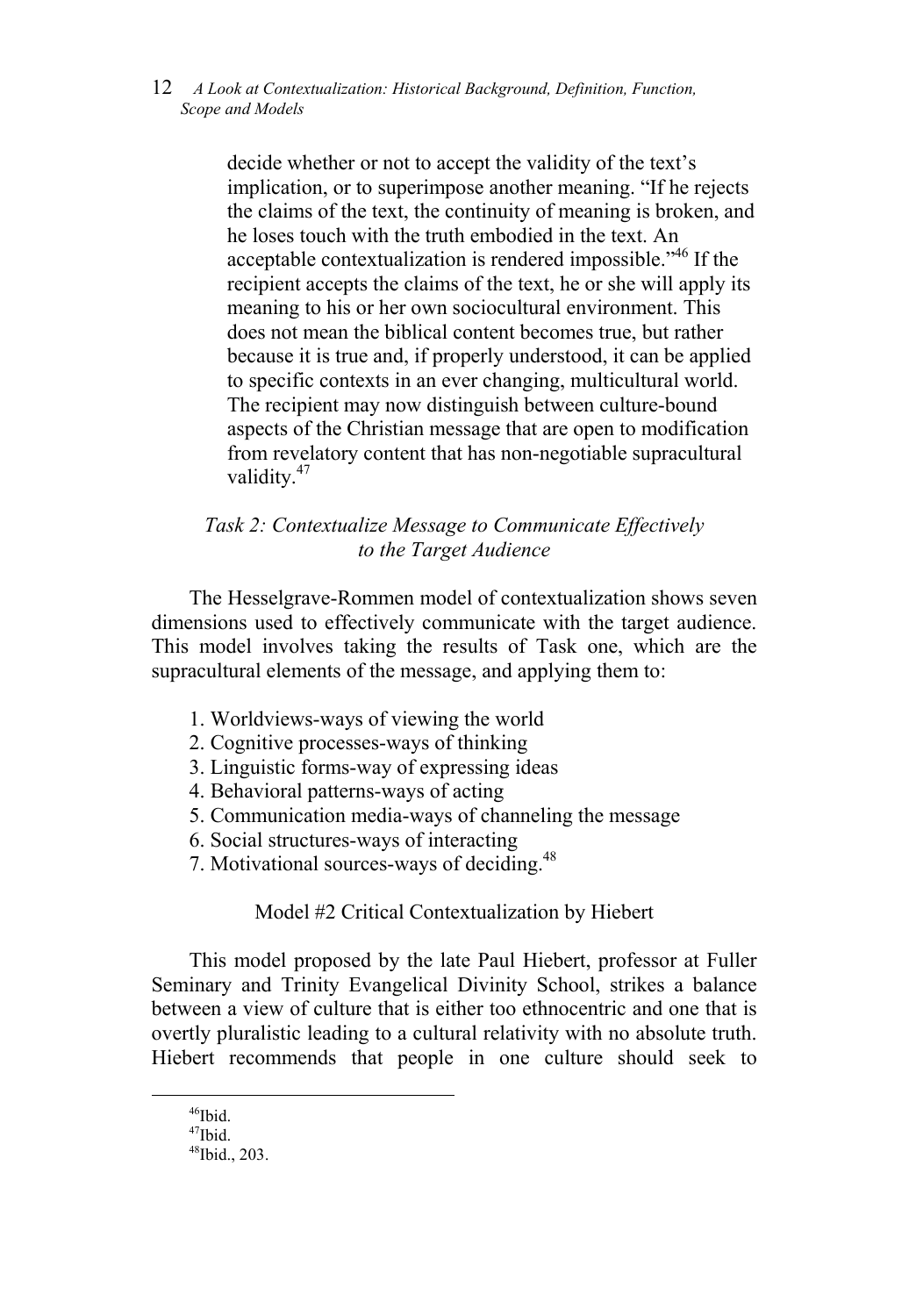understand messages and ritual practices from another culture with little distortion.

Hiebert presents contextualization as an ongoing process that engages local Christians in these five steps:

- 1. Exegete the culture uncritically gather information.
- 2. Exegete Scripture and build the hermeneutical bridge this means to first find out what the biblical text meant to its original author and audience, then to translate the Biblical message into the cognitive, affective, and evaluative dimensions of another culture. Without the bridge, people of one culture can have a distorted view of the Gospel because they are seeing it through local categories rather than grasping the message as originally intended.
- 3. Critical Response evaluate local customs in light of the new biblical understanding and make a decision.
- 4. Develop new contextualized practices.
- 5. Guard against syncretism this means that the church acts together, as a hermeneutical community, in order to come to understanding of what is faithful to the gospel. $^{49}$

Model #3 Synthesis of Pluralism-Biblical Contradiction-Transformation by Lingenfelter

Sherwood Lingenfelter's book *Transforming Culture* written in 1992, is not offering a formal model of contextualization, but it acknowledges the value of contextualized indigenous churches, and defines contextualization as the framing of "the gospel message in language and communication forms appropriate and meaningful to the local culture, and to focus the message upon crucial issues in the lives of the people."50 He also gives warnings about some of the dangers and weaknesses of contextualized indigenous churches if they are so bound to their own culture and values, that they lose their spiritual vitality as a Christian witness.<sup>51</sup> Lingenfelter says that there are forces that pressure the church to compromise which are rooted in cultural systems that

 <sup>49</sup>Paul Hiebert*, Anthropological Reflections on Missiological Issues* (Grand Rapids: Baker Book House, 1992), 88-92.

<sup>50</sup>Sherwood Lingenfelter, *Transforming Culture: A Challenge for Christian Mission* (Grand Rapids: Baker Book House, 1992), 15.<br> $51$ Ibid., 16.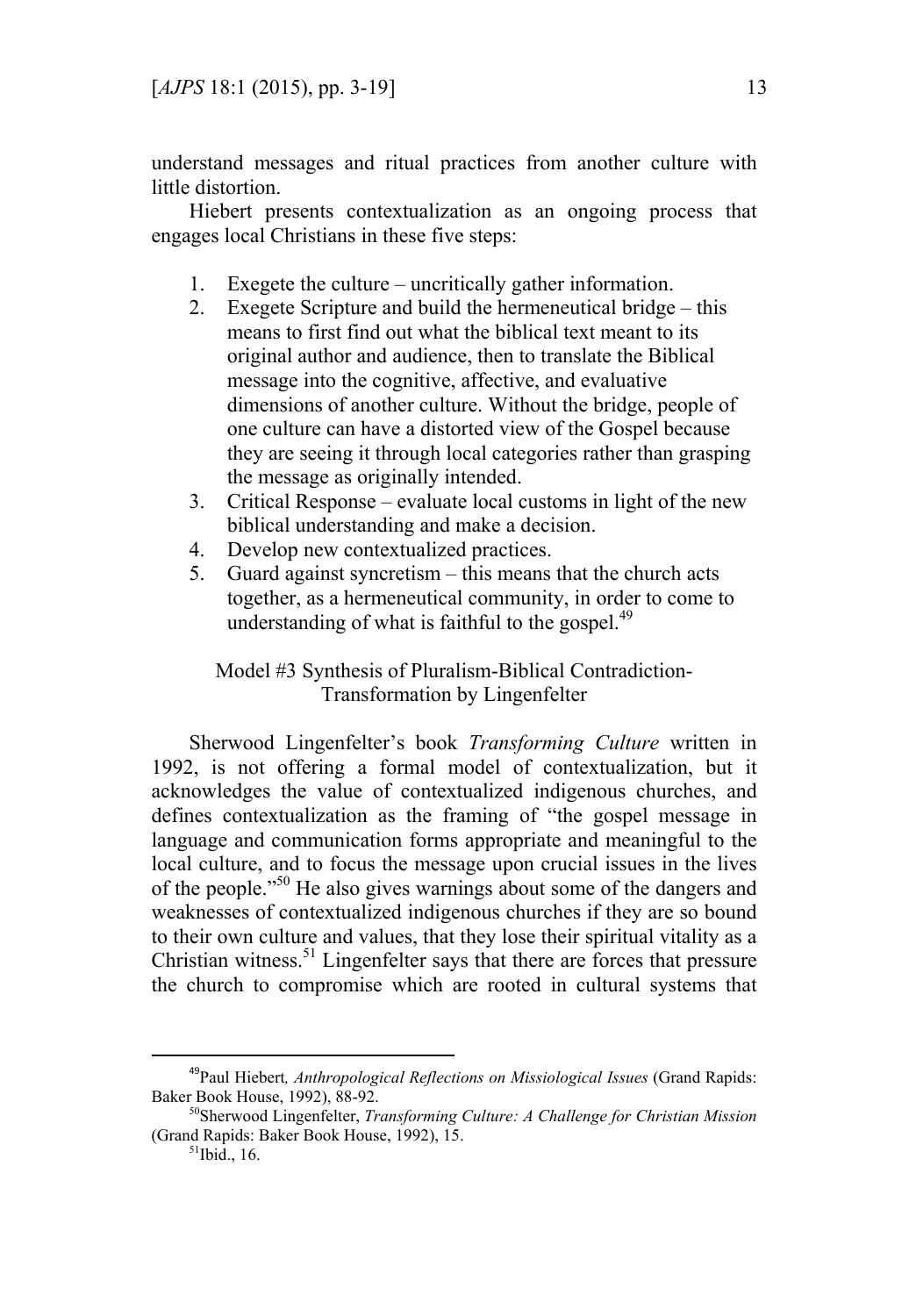contaminate.<sup>52</sup> The Gospel liberates people from these cultural systems and transforms communities so people can live their lives as God's people within their social system.<sup>53</sup> The Gospel plays a contradictory role, challenging the values, and power structures of the social system, and thus, can "become a significant powerful force in the continuous restructuring of any social environment and worldview."54

Although not a formal system of contextualization, the synthesis that Lingenfelter offers contains values and practices that follow a logical progression that can help national Christians make the Gospel meaningful in their own setting. A summary of Lingenfelter's main ideas can be categorized as values and actual practices that stem from value commitments:

- 1. In value a person with a pluralist perspective on the world with its distinctive social environments and worldviews should maintain a respectful stance, seeking to understand how others see and interpret their world. However, this person should also acknowledge that all sociocultural systems are tainted by sin. In practice – this person should seek to understand the local worldview as it relates to the social environment as well as how issues of economy and society create these faith communities.
- 2. In value Biblical absolutism is a total commitment to the truth and authority of Scripture. In practice – it is discerning what the Scripture says about issues in the local culture.
- 3. In value it deals with Biblical contradiction by asking the question: "How does the Gospel contradict what I think, what I believe and how I live?" It entails thinking theologically about the local worldview. In practice – it is bringing local issues to the light of Scripture to see how the Gospel challenges them.
- 4. In value it is seeking transformation within cultural environments. In practice – it is finding ways the Bible speaks into the local context building new lifestyle patterns that are informed by a biblical worldview.<sup>55</sup>

 $\overline{a}$ 

<sup>52</sup>Ibid., 17-18.

 $53$ Ibid., 19.

<sup>54</sup>Lingenfelter, 20.

 $55$ Ibid., 20-23.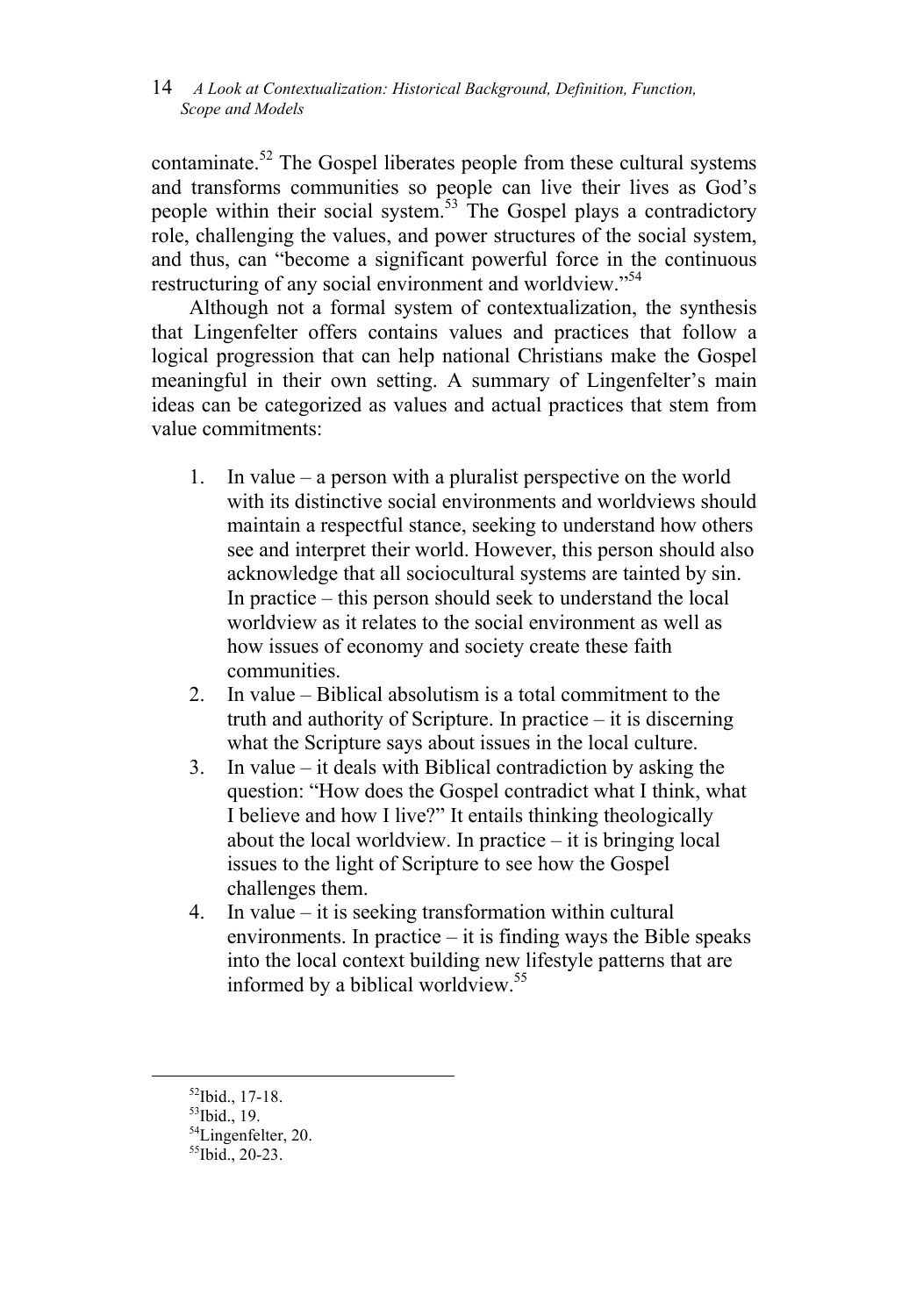### Model #4 Transculturation by Kraft

Charles Kraft, a retired professor from Fuller Theological Seminary, is one of leading thinkers and innovators in the area of contextualization. His books *Christianity in Culture* and *Appropriate Christianity* were groundbreaking in the field of missionary anthropology and stimulated controversy among Evangelicals who tried to work through the implications of his assumptions. Kraft's work is a transculturation model that aims to communicate God's word into receptor cultures.<sup>56</sup> Eugene Nida, the Bible translator consultant who came up with the concept of dynamic equivalence, was one of his mentors. For Kraft, transculturation is similar to Bible translation but in the context of culture. The goal of transculturation is the same as Bible translation, that is, to find the dynamic equivalence. $57$ 

Hesselgrave and Rommen show that Kraft's work flows from his assumptions that are quite complex. Kraft's key assumptions are:

- 1. Culture is neutral, a tool through which all reality is filtered. He believes that God made culture as a starting point for people.
- 2. Meaning is constructed in the minds of the receptors. It is dependent on the extent of shared symbols between sender and receiver.
- 3. Revelation is where divine truth is understood by general or specific revelation. When God is revealed, people respond .
- 4. Kraft does believe that the Bible is the inspired Word of God, but inspiration is attached to meanings and not words. The Bible contains a supracultural message.<sup>58</sup>

Hesselgrave and Rommen as well as other Evangelicals find Kraft's core ideas problematic because he does not seem to hold to an errorless Scripture.<sup>59</sup> They think he is saying that words have no meanings outside of what the receptors give those words. However, his work is innovative and thought provoking, raising many issues of importance.<sup>60</sup> Kraft's model should result in dynamic equivalence in areas such as "translations, transculturations, ethnotheologies,

<sup>&</sup>lt;sup>56</sup>Hesselgrave and Rommen, *Contextualization*, 64.<br><sup>57</sup>Ibid.

<sup>58</sup>Hesselgrave and Rommen, *Contextualization*, 60. 59Ibid., 194-95.

 $60$ Ibid., 65.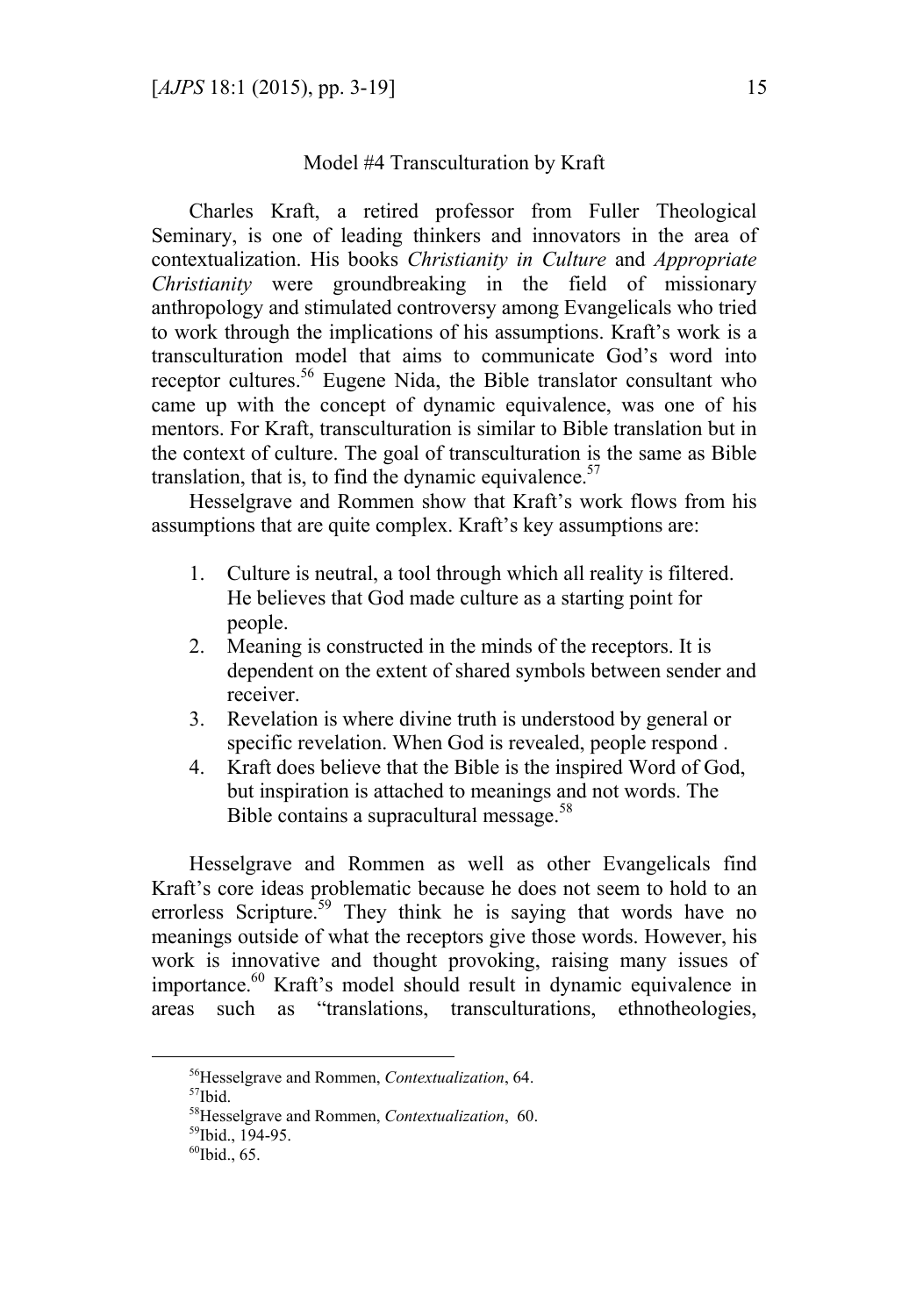conversions, churches and the transformation of culture."<sup>61</sup> The following is a summary of his material from Chapter 4 in *Christianity in Culture*.

- 1. The *forms* of a culture are the observable parts of which it is made up. These are the customs, arranged in patterns, or the products of those customs. Many cultural forms are conceptualizations of material items; most are conceptualizations of non-material items.
- 2. Each of the forms of a culture is used by the people of that culture to serve particular *functions*. Certain of these functions are general, universal functions, relating to basic human needs that every culture must meet. Others are more specifically related to non-universal, individual, and group concerns.
- 3. One of the most important functions served by every cultural form is to convey *meaning* to the participants of a culture. Not everyone understands the meaning of a cultural form in the same way, so its meaning within the social setting is the sum of all the subjective associations people make about it. One of Kraft's foundational assumptions is that forms are basically neutral in the sense that the forms and functions of culture act "as a kind of road map made up of various forms designed to get people where they need to go." Thus they are not inherently good or evil in themselves. Where sin comes in with Kraft's model is at the level of meaning; where meanings intended and received are always tainted by sin. Thus no aspect of human culture can be used with completely pure intent.
- 4. Closely interrelated to function and meaning is the matter of how a cultural form is used. This consideration, more than others, makes explicit the active part human beings take in the operation of culture. The forms of culture are relatively passive in and of themselves. $62$

In terms of Kraft's point regarding dynamic equivalence transculturation, the goal is to find forms and functions that can express the same meanings and usages as in Scripture and the first-century church. Kraft has been misunderstood by Evangelicals who find him

 ${}^{61}$ Ibid., 68.

 $62$ Ibid., 64-66.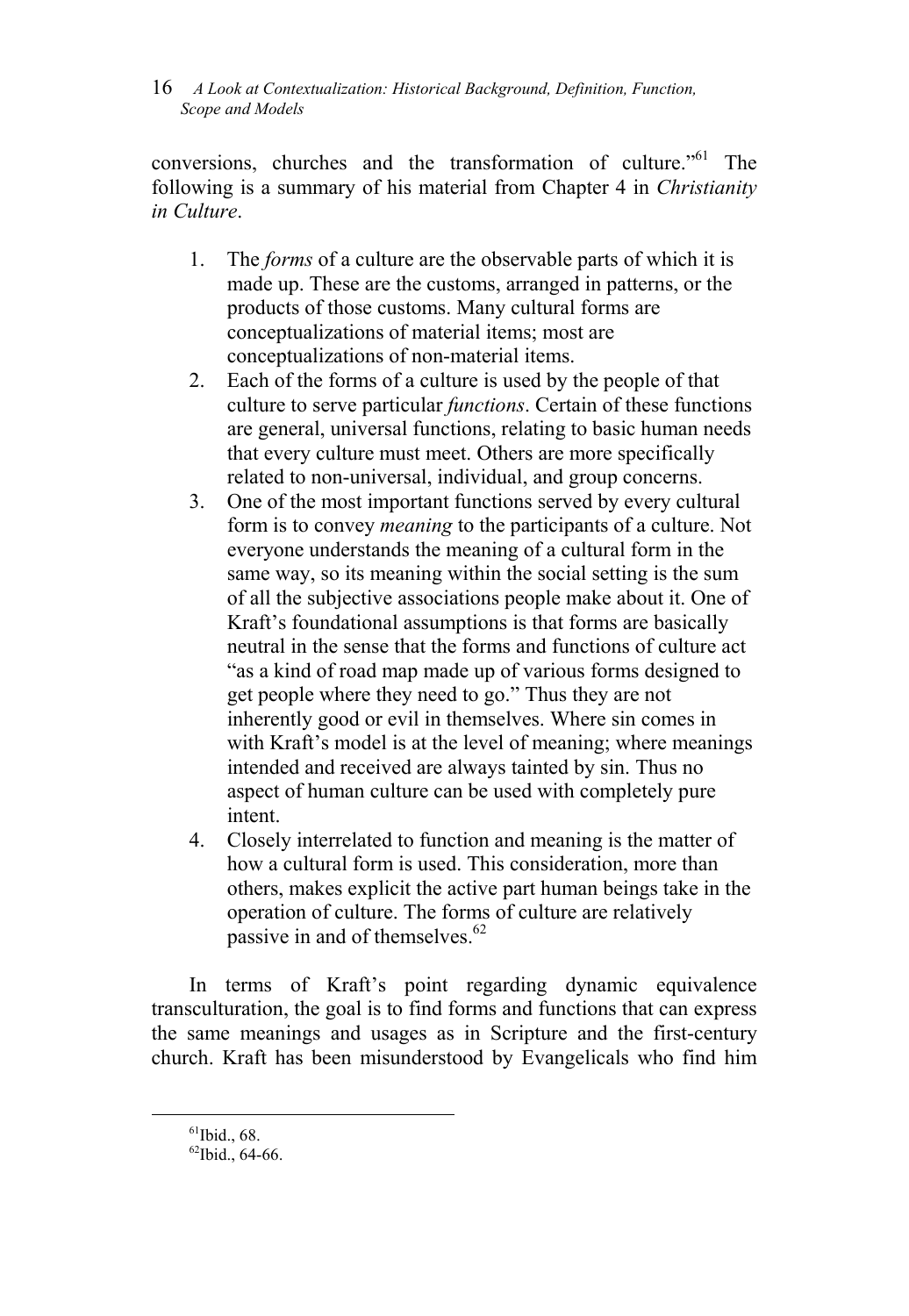liberal in his stance about the Bible. His model of contextualization has validity in Christian mission application.

Model #5 Context-Indigenization by Bushwell and Fleming

This model has three layers that build upon one another, and which reflect the situation of the gospel coming into a new cultural setting via missionaries. In the initial stages the missionaries make decisions, but later in the process local believers can modify these decisions.

- 1. The first layer is called inculturation. On this level there is a disengaging of the supracultural elements of the Gospel from one culture to another, and the "contextualizing" of these elements within the cultural forms and social institutions of another. This includes translation, evangelism, apologetics and preaching. Judgments are made on what is good, bad and neutral in each culture.
- 2. The next layer is indigenization. This follows the lines established by Venn, Nevius, Anderson and Allen that emphasized the church and leadership. The inculturation becomes natural enculturation done by national Christians. The patterns, forms and institutions of Christianity include church buildings, order of service, ministers' dress, songs, art and how to celebrate festivals. These aspects can be contextualized. Dynamic equivalence should be sought where the same meaning and function within the culture is the same as in the early church.
- 3. The third and final layer is ethno-theology. This is doing theology inside the new system. The absolute supracultural elements are applied to specific forms in the culture. In Kraft's terms ethno-theology is a combination of systematic theology and anthropology. However for Bushwell and Fleming, ethnotheology is systematic theology developed within the  $\text{culture}$ <sup>63</sup>

 $\overline{a}$ 

<sup>63</sup>Fleming, 67.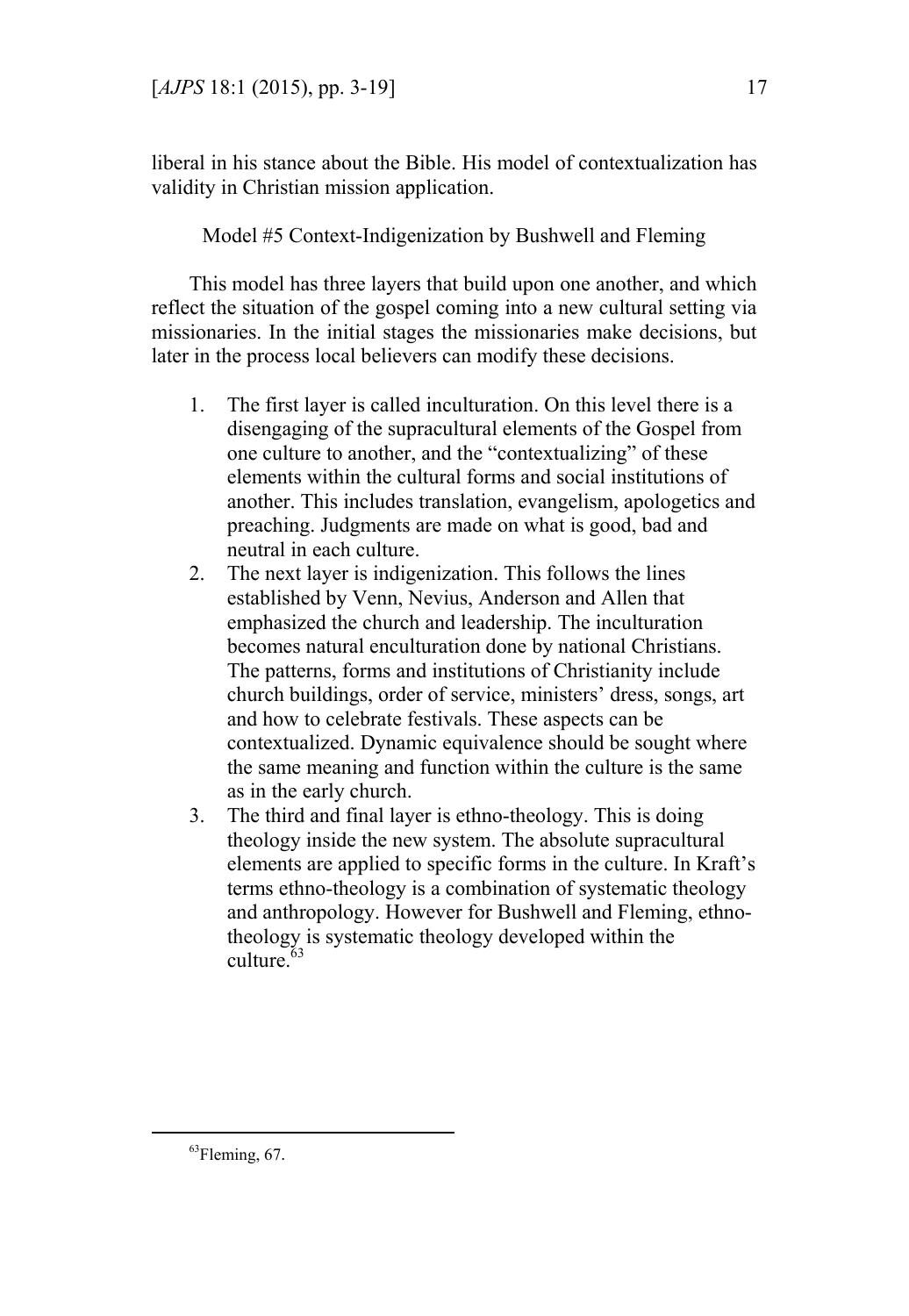## **Conclusion**

In conclusion, there are many differences in these models, but there is also an overall pattern that emerges. There are three main points that form the basis for contextualization. The first is the Scriptures. There is a need to establish what the Bible says in its own context. This is a process of decontextualization ensuring that the Bible is not read using contemporary settings to understand the text. The second point is to understand, as well as to accept local culture, rather than reject it. Finally, the third point is to relate the Bible to issues in the local culture with the purpose of creating a dynamic equivalence impact. This means not taking the forms from existing Christian settings, and superimposing them on the new culture.

In the contextualization process there is a change in activity. In the pioneering stage, missionaries bring the Gospel and are forced to make some early judgments about what to include or exclude in terms of local forms and functions. Also early in the process local Christians should identify the issues that are relevant to them and start to work on the process of relating Scripture to them. There is a big difference between telling new Christians what they are to do and engaging them in the process of using local forms with Scriptural functions, meanings and usages. When national Christians are engaged in decision-making, there is ownership. When they are told what to do, this is a form of imperialism on the part of the missionaries.

The challenge is to deal with non-neutral cultural forms. There are some neutral local forms that are biblically permissible because they are similar to the cultures of the Bible and are not immoral. Including these forms into the life of the church is not difficult. But, missionaries have forbidden forms that are not neutral, which carry functions and meanings that are against the Bible. This created a perception that Christianity was just a foreign religion. However, the danger in trying to create new meanings with such existing forms is that the old meanings are still attached, and it could result in the people having syncretized understanding and practice rather than one rooted in Scriptures. So the models are helpful in providing guidance for working through those kinds of issues.